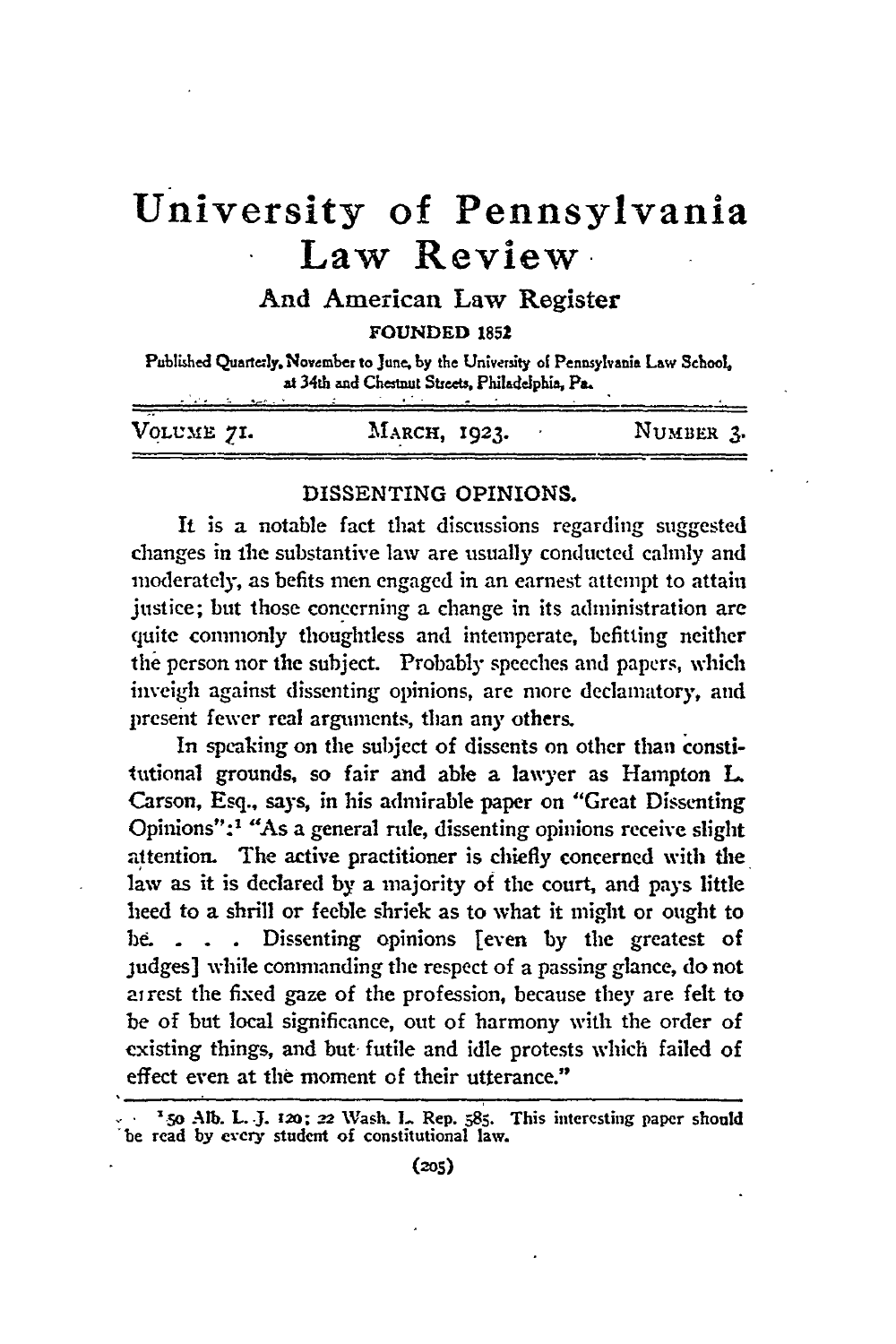Another less conservative writer says:2 "The dissenting opinion is like the small boy making faces at tle big **boy** across the street, whom he cannot whip"; and another,<sup>3</sup> in order to prevent them, would make it a "part of the judicial oath of office to keep inviolate the secrets of the consultation room."

Still another says:<sup>4</sup> "When a judge has fully combatted his brethren in the conference, it is. in our view, something like judicial treason for him--unless it is a case very exceptionalto show why the judgment of his fellows is worthy only of disrespect. The legislature of Pennsylvania prohibits the publication, in the reports, of any -dissenting opinion; leaving their authors to publish them, if they like, as the late Judge Baldwin did his, at his own cost and in a worthless volume **by** themselves." When it is recalled that the Act of April 11,  $1845$ <sup>5</sup> thus referred to. applied only to the decisions of the Supreme Court of Pennsylvania, upon which tribunal Judge Baldwin never sat, and that, as a justice of the Supreme Court of the United States, lie had no difficulty in getting his dissents printed in the official reports-at least from *Ex parte Crane et al.*<sup>6</sup> at the beginning of his service, to *Groves v. Slaughter,7* which was -near its end-the value of this diatribe may **be** properly estimated. It would be interesting to know, however-if this objector's belief, as to dissenting opinions, is to be considered worthy of even a passing notice-to what crimes he would liken the action of counsel who ask a court to overrule its prior opinions., and that of the judges who in fact do this.

So, also, another writer,<sup>8</sup> having in mind the ancient praclice regarding juries who could not agree, with elephantine humor says: "'How refreshing it would be, in cases of our judges in courts of last resort, not agreeing on their final judgment.

- \* i Upper Canada Law *J.* (n. s.) **177,** I78.
- **P.** L 374-

**SV. I.** Robertson in **39** Am. **L.** Rev. **23.**

**<sup>\*</sup> .,,** Cent. L J. **313.** 314, answered in 2o Am. L Rev. 428, **430.**

<sup>&</sup>lt;sup>\*</sup> 5 Peters **190**, 200 (U. S. 1831).

<sup>&#</sup>x27; **15** Peters 449. **51o (U.** S. **1841).**

**<sup>\*</sup>C.** A. Heresboff Bartlett in **32** Law Mag. & Rev. **54, 64.**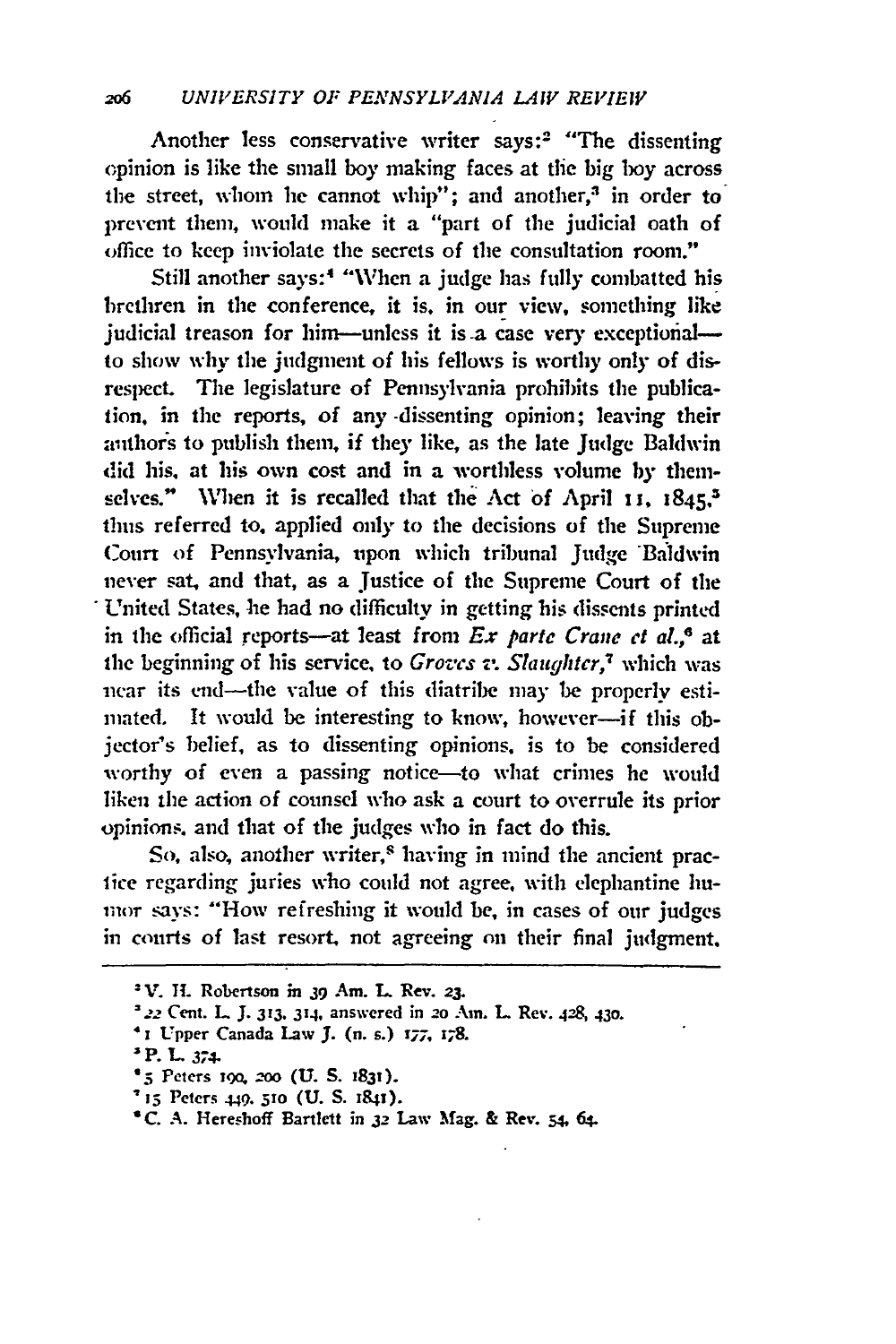that they should not either have food or drink, but in addition should be coerced **by** being transported from town to town in a **cart."**

Historically considered, it is clear the subject is not of such a character, or so burning in its nature, as to cause intemperance in thought or language. By an order of the Privy Council, adopted in **1627** (and continued by the Judicial Committee of the Privy Council, when it was constituted by the parliamentary Act of **;833),** it is provided that, "When the business is to be carried according to the most voices, no publication is afterwards to be made by any man, how the particular voices and opinions went." This excludes dissenting opinions in that tribunal. On the other hand, in the House of Lords, the judges. either orally or in writing, state the reasons for the judgment they advise in each case, **and** these are published in the official reports; hence there the antagonistic views always appear. It is interesting to note that this difference in method probably arose from the fact that all judgments of **the** forner tribunal, because of its close connection with the king, were considered as his voice, and he, of course, could not have two opinions on a given subject at one time; while the judgments of the House of. Lords were based on its own jurisdiction solely. The reason for the forner practice of course ended when the king was shorn of his powers; but both still continue, no one alleging, however, so far as the writer is aware, that one method benefits the community more than the other, or proposing to change the procedure in either tribunal

In most if not all of the courts of last resort in this country. the judges originally expressed their opinions *seriatim;* the dissents, of course, thereby always appearing. As the business of the courts grew, however, this practice was necessarily modified; where deemed essential, one or more minority opinions was filed, each dissenting judge expressing his concurrence in the one which stated his views.

In Pennsylvania there have been legislative attempts to control the matter, but they have proved of little avail. **By** the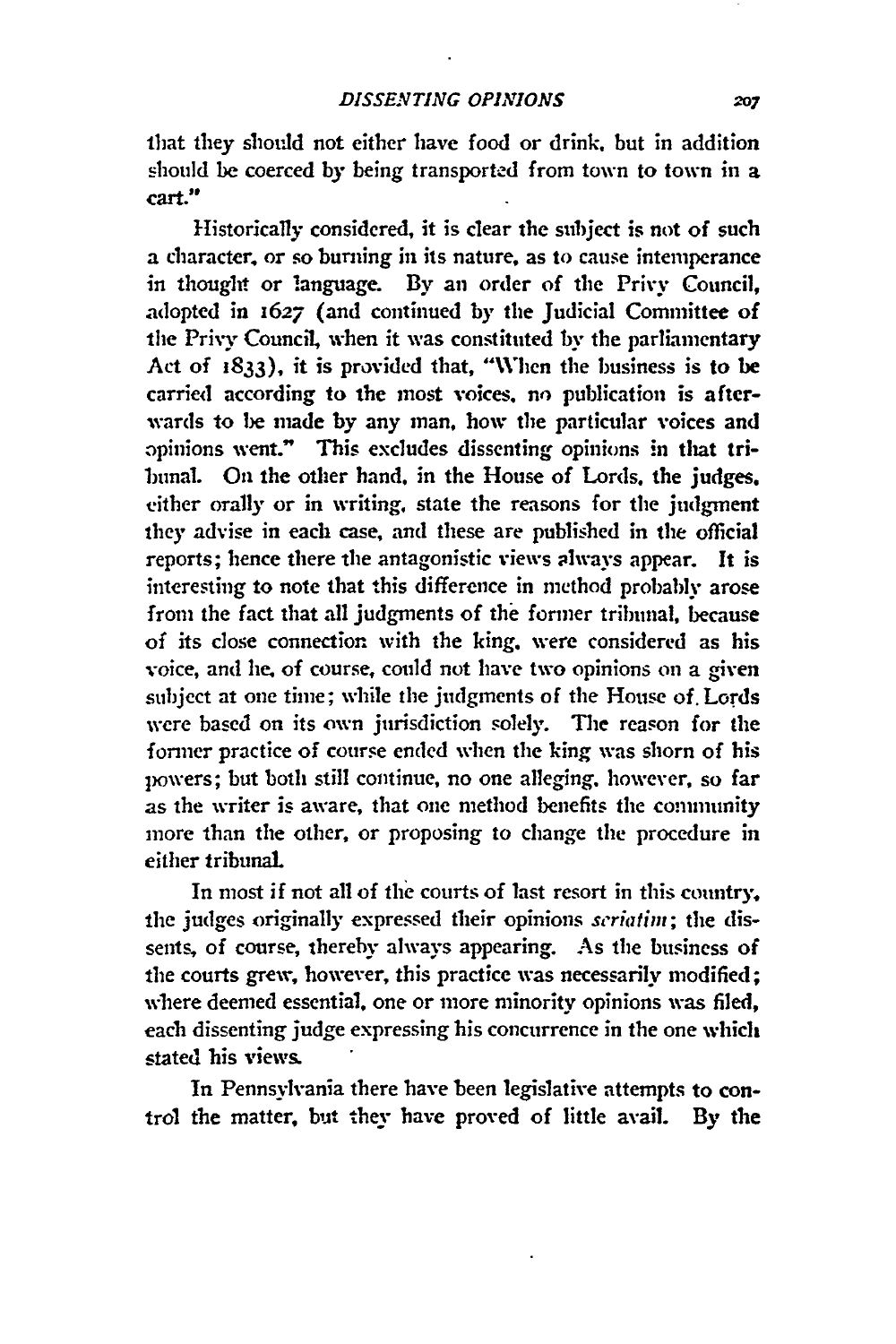### **208** *UNIVERSITY OF PENNSYLVANIA LAW REVIEW*

Act of April **11**, 1845,<sup>9</sup> already referred to, official reports and a State Reporter were for the first time authorized, section 2 providing "that no minority opinions of the said [supreme] court shall be published by said reporter." Two years later, in *Dunn v. Commonwcalth*,<sup>10</sup> the next year in *Weber v. Samuel*,<sup>11</sup> and in many later cases, the reasons for disagreeing were stated orally and published; in 1859 in *Yeager's Appeal*,<sup>12</sup> Judge Reed said "it is not my intention to dissent," but in effect did so in a published opinion; and after 1867, beginning with *Commonwealth v. Cluley*,<sup>13</sup> the-act was as much "honored in the breach as in the observance." Indeed, during the period while the Act of 1845 was in force--that is, at least until the passage of the Act of May 11, 1871,<sup>14</sup> hereinafter referred to-one or more of the judges of the Supreme Court dissented in 395 cases; in some, the fact of dissent, or the filing of such an opinion, was only noted; in others, the reasons were orally stated and published; while in still others a written dissent was officially reported, just as if there had been no such statute By the Act of March 3, 1868,<sup>15</sup> the reporter was authorized to publish the "minority opinions of the said court" on constitutional questions; but most of the dissents, both before and after that date, were upon other grounds.

None of the later statutes deal with the matter of dissenting opinions, though the Act of 1845<sup>16</sup> appears to have been treated as impliedly repealed **by** them, if, indeed, it had not already fallen into "innocuous desuetude." The Act of May **11,** 1871,<sup>17</sup> says: "It shall be the duty of the judges of the Supreme Court to give their opinion in writing, and file the same of

**\*** See- **Note** *5,* supra. *'\*6* **Pa. 384,** *389* **(1847). n7 Pa.** 499, *527* **(848). =34 Pa.** *173,* **176 (1859). "56 Pa. 270.** *275 (1867).* **<sup>1</sup>** <sup>**\* P. L. 266.**</sup> **P. L 46. P. L 3 74. '.See Note 14,** supra.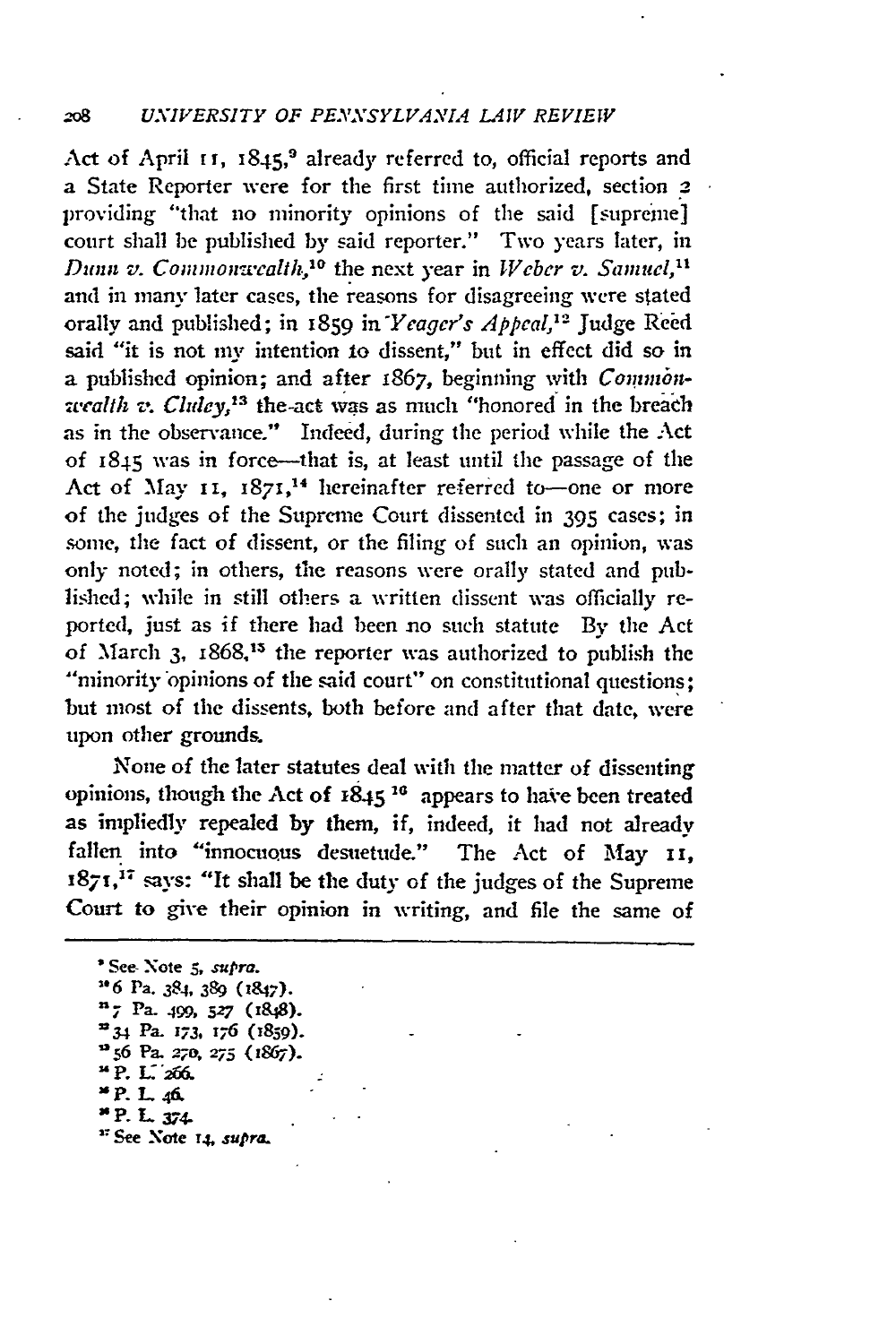record, upon every point upon which a judgment of reversal shall be entered in said court, and in such other cases as the majority of the said judges shall deem of sufficient importance to require their opinion to be reduced to writing and filed of record." This was followed by the Act of June **12**,  $1878$ ,<sup>18</sup> which provided in Section 4 that "The court shall cause to be reported such of its decisions, whether made in disposing of motions or otherwise, as determine any theretofore unsettled, or new and important, or modify any theretofore settled, questions of law in this Commonwealth, or that give construction to a statute of ambiguous or doubtful import, together with such other of its decisions as may be deemed by the court of public interest and importance." This was succeeded **by** the Act of May 19, 1887,"9 which required the "publication [of] such of its decisions as the court may designate"; and by the Act of March 28, 1889,<sup>20</sup> under which "all the cases decided by the Supreme Court" are required to be published, those "marked **by** the several justices of said court 'to be reported' shall be reported in the manner heretofore practiced; those cases not so marked, shall be condensed **by** the omission thereform of all parts of the history, arguments and opinions of the court below, not necessary to a proper understanding of the points ruled." It is difficult to understand why there should ever be printed that which is "not necessary to a proper understanding of the points ruled"; but the legislative purpose was a good one, and the Court has endeavored to give effect to it, though not exactly in the way provided.

So far as concerns the courts of last resort in the several States, investigation shows that the subject is not of such great importance as the writers on it seem to believe. For instance, in the ten years between January **I,** 1912, and December **31, 1921,** 4339 opinions were filed **by** the judges of the Supreme Court of Pennsylvania, of which but sixty-five were accompanied

"P. L 2Z.

**IsP.** L. **20r.**

IP. L **z27.**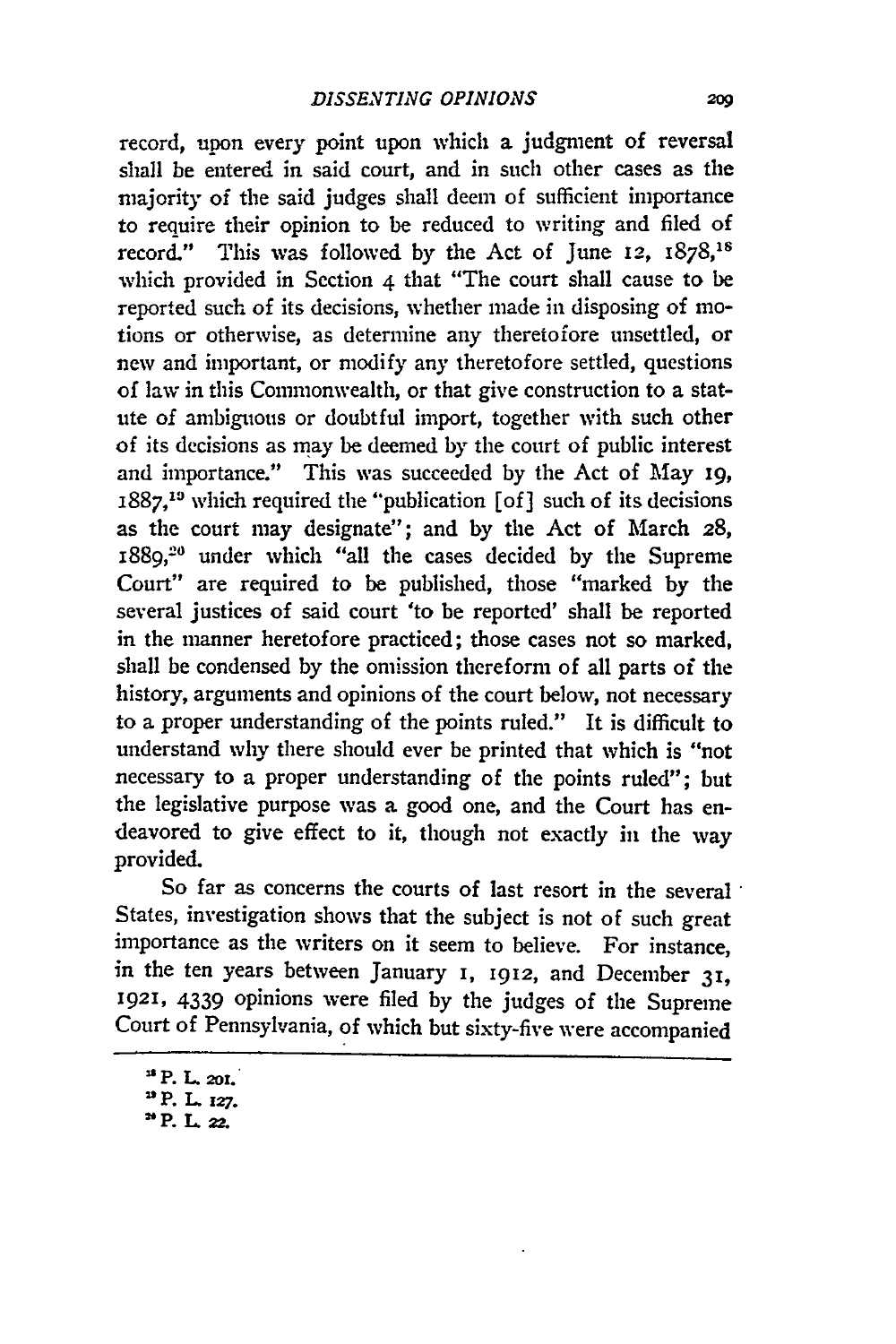**<sup>210</sup>***UNIVERSITY OF PENNSYLVANIA LAW REVIEW*

by dissenting opinions, and in nine others some judge simply noted his dissent, without giving his reasons for **it.** In the Supreme Court of the United States, during the same period, 2349 opinions were filed, **125** being accompanied by dissenting opinions, and I8o others by dissents noted. In addition there were forty-nine cases in which one or more judges "concur in the result" reached by the majority, without stating wherein they agree and wherein they disagree with the conclusions of law or fact set forth in the majority opinidn.21 There were also *582* other cases which were dismissed for want of jurisdiction, or the judgments simply affirmed or reversed on the authority of specified decisions. It is no reflection on that great tribunal, that it has had a larger percentage of disagreements, in whole or in part, than any other court of last resort; for, unlike the membership of a State court, it is not a homogeneous body; its judges are drawn from all parts of our great country, from all schools of political and constitutional thought, from communities in some of which the common law is the basis of their jurisprudence, in others the civil law, and in still others a mixture of the two, and from localities where, because of their necessities, custom has changed the law to meet the exigencies of the differing situations. This statement does not excuse, however, either the dissenting from an opinion or concurring in its result, without giving the reasons for so doing, a practice which, as shown above, is so common in that court. In the judgment of the writer hereof, neither practice can be justified on any

<sup>&</sup>lt;sup>21</sup> This form of concurrence is in effect a dissent *pro tanto*; it bears the same relation to the majority opinion as does a dissent noted, without reasons expressed for it; and should, of course, be considered and treat the same way. At least during the period referred to in the text, such con- currences do not appear in the decisions of the Supreme Court of Pennsylvania. It is a curious fact that concurrences, with or without the reasons being given, sometimes provoke as much or more unpleasantness as dissents generally. The late Judge Ashman, of the Orphans' Court of Philadelphia County, used to say that he did not mind a dissenting opinion in cases where he spoke for the majority, but that **by** a concurrence the writer in effect said: "You have reached a right conclusion without having sense enough to know bow to get there.' **If** this statement contains even a modicum of truth, the resentment must be much aggravated where the judge simply concurs in the **result.**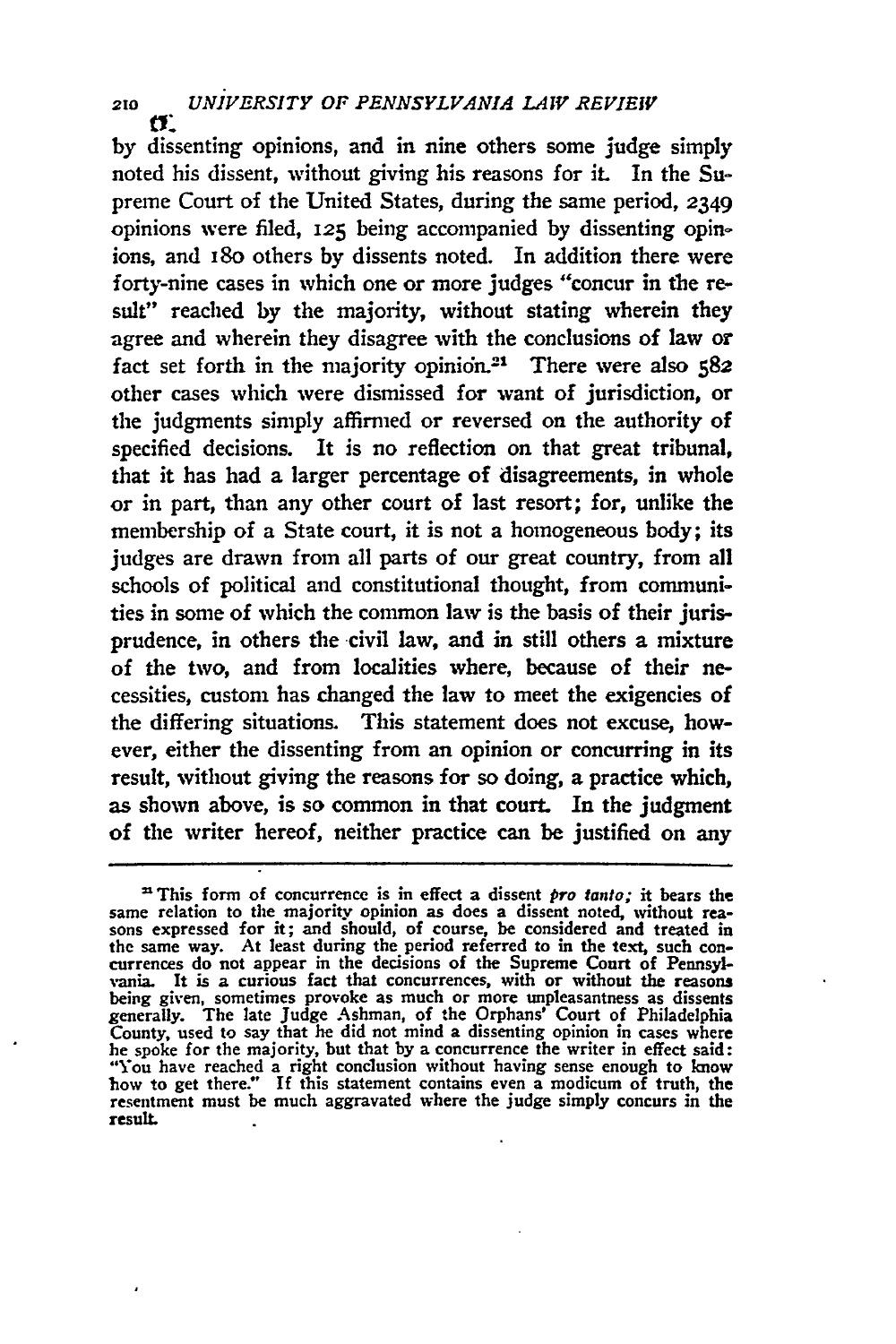hypothesis which takes into account either the judge's duty to the public generally or to the particular litigants.

Though some of the reasons in favor of and against the habit of dissenting, and of publishing such opinions, necessarily appear in this paper, it is not intended to state them fully or discuss any of them at length. The custom was inherited as a part of our judicial system, and will not down as the result of either argument or statutory enactments, much less because of biting sarcasm or thoughtless criticism. He who supposes that men, in or out of judicial office, can be made to think or act alike, on these or any other subjects, has studied human nature in a cloister, and not in a world where humanity "lives and moves and has its being." It is not inappropriate, however, to call attention to two matters which may largely account for the antagonism to all dissents; namely, the habit, already referred **to,** of simply noting the fact without giving any reason for it, and the unjudicial language frequently appearing in majority and minority opinions, when both are written and filed, but particularly in the latter. This again points out what writers on the subject have usually overlooked, that election or appointment to judicial office does not remove, though happily it sometimes does, and always should control, the expression of such resentments as naturally arise during a heated discussion of subjects believed to be important.

It would seem clear that, if a litigated question is of sufficient moment to require a dissent, the reasons for it ought always to be stated. The instances are extremely rare, where, from its mere notation, anyone can tell whether it is on matters of fact, or of law, or of both. The only thing the public knows, is that the court is not unanimous in its judgment, and this, without cogent reasons given, necessarily tends to dissatisfaction with the judiciary. Nor does this practice aid the dissenting judgc; some will **say** he cannot answer the majority opinion; others that he is too lazy to do so; and the losing party will be apt to believe that, if he had done so, the majority view might have been changed.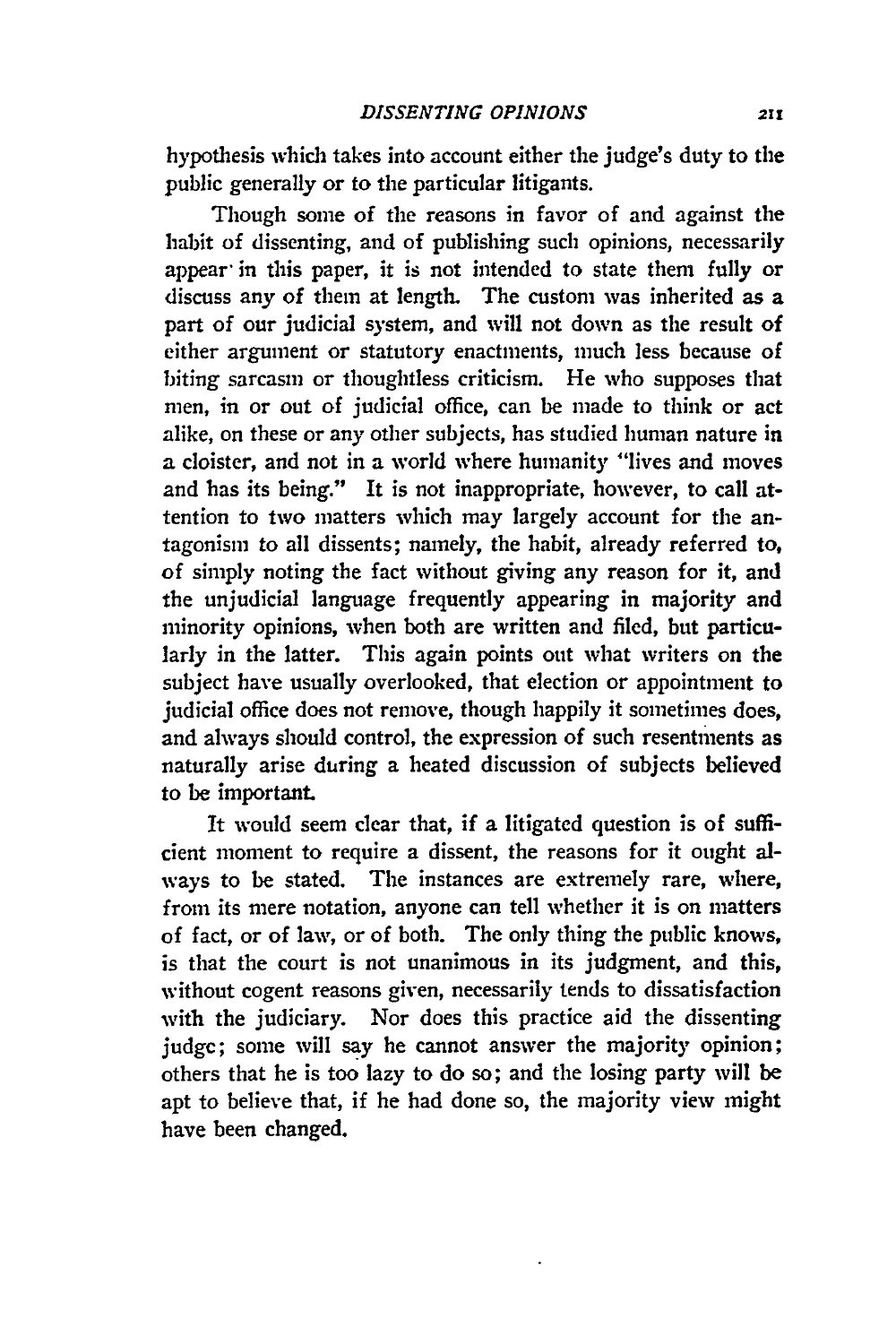#### **212** *UNIVERSITY OF PENNSYLVANIA LAW REVIEW*

So, also, since the matter is of such public importance that a dissent is required, it should be made gravely and earnestly, as befits the occasion. Sarcasm is too frequently indulged in: but, as this is not a legal weapon, it seldom proves efficacious in any business or profession, whereof justice, or even logic, is the cornerstone. It may result in amusing, but not in convincing; it may display anger or bad taste, but not judicial qualities. Perhaps the minority opinion in *Hole v. Rittenhouse*,<sup>22</sup> illustrates this as clearly as possible when it says: "The judgment now about to be given, is one of 'death's doings.' No one can doubt that if Judge Gibson and Judge Coulter had lived, the plaintiff could not have been thus deprived of his property; and thousands of other men would have been saved from the imminent danger to which they are now exposed of losing the homes they have labored and paid for. But they are dead; and the law which should have protected those sacred rights has died with them. It is a melancholy reflection, that the property of a citizen should be held **by** a tenure so frail. But 'new lords, new laws' is the order of the day. Hereafter, if any man be offered a title which the Supreme Court has decided to be good, let him not buy if the judges who made the decision are dead; if they are living let him get an insurance on their lives; fot ye know not what a day or an hour may bring forth." The only effect of that, or any similar opinion, is to cast reproach on the court, whose integrity the writer should have been swift to sustain and never to assail. As is usual where judicial propriety is forgotten, this dissent wholly failed to accomplish the purpose intended, and its requiem may be briefly sung: the majority opinion 23 was never thereafter either "distinguished, doubted, or overruled"as the dissenting judge there prophesied would result-and to the professional mind of today it is difficult to understand how the court could have decided otherwise than as it did.

In the endeavor to find some rule or rules which should guide a judge in determining whether or not it is wise to dis-

*<sup>322</sup>*Phila. **4ii (Pa. I855).**

**U25 Pa. 491 0855).**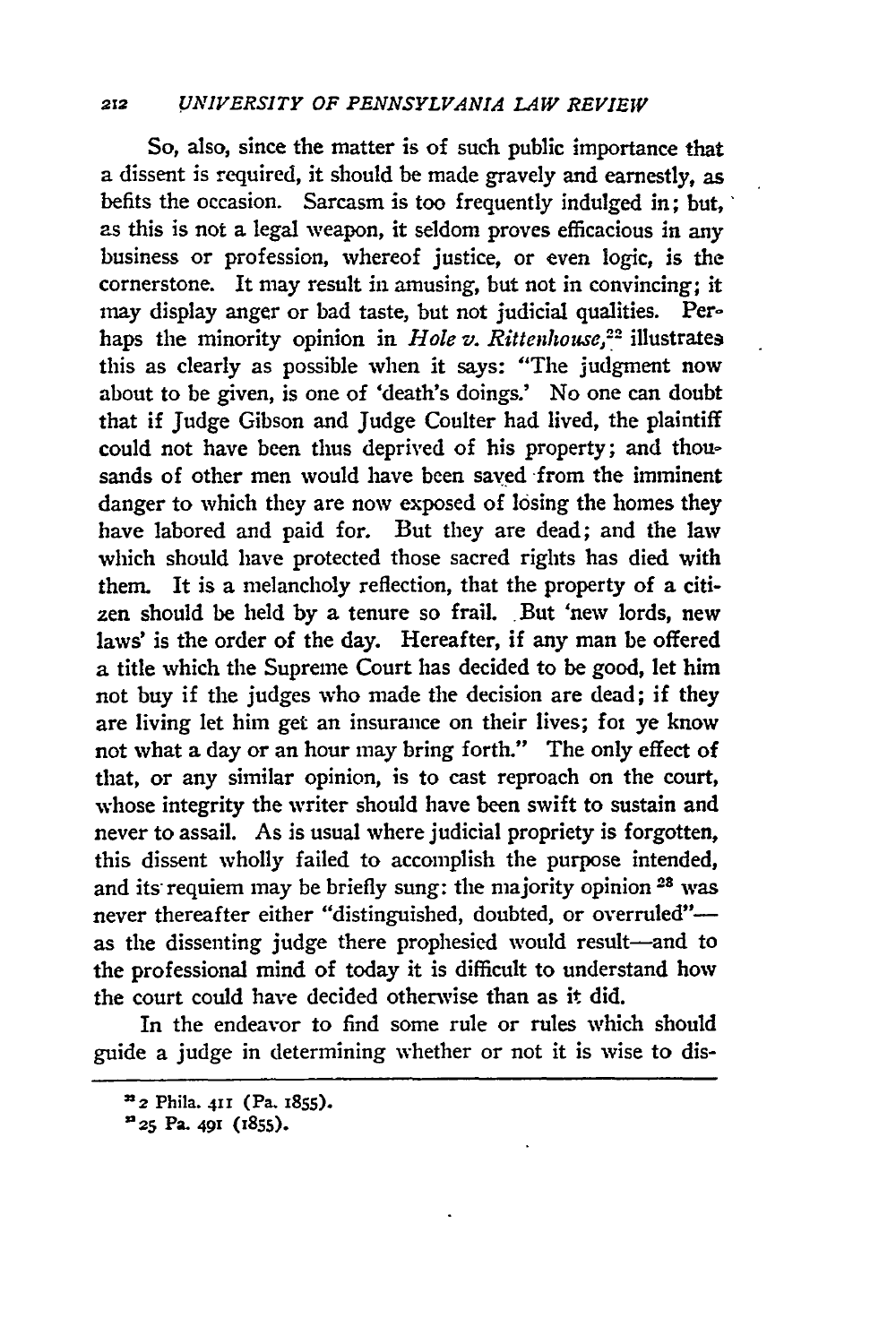sent, the first question necessarily is: What, speaking generally, are the differing views on the subject? Regarding this, we findwith some notable exceptions to the contrary-that judges usually align themselves in one or the other of two antagonistic classes. **-** Some feel they have done their whole duty when they have striven to the utmost to convince their colleagues, and claim that a dissent only results in harming the administration of the law, by showing it is not an exact science, as necessarily must be the case, however, since, to a great degree, it is only a science of opinion,24 and no two men always have the same opinion, unless one is a mere disciple of the other. Other judges claim they were appointed or elected to give to every litigant, and to the public generally, the full benefit of their legal conclusions, and the reasons for them, unaffected by the opposite judgments of their brethren.

In the opinion of the writer these extreme views are both measurably wrong; and it is not difficult to demonstrate that they proceed from the same mistaken source, namely, that the duty of the judge is limited to doing justice as between the parties to each litigation. The scope of his duty is, however, far broader than this; it is to render judgment according to law, without regard to the particular litigants. The former idea, which is really the mistaken method of the Orient, gives as wide a scope for favoritism as it does for equity, and inevitably results in uncertainty.

The late Judge Cadwalader, of the United States District Court for the Eastern District of Pennsylvania, used to say, in substance: The public will be less harmed **by** a corrupt judge, who knows the law and generally follows it, than **by** an upright one who does not know it, and simply tries in each case to do that which he thinks will be justice as between the parties; and Lord Coke epitomized the same thought in "the knowne certaintie of the law is the safetie of all." Because of this the common law lays down rules, founded on long experience, **by** which the actions and contracts of men may be tested and **judg-**

**<sup>&</sup>quot;Vi. A. Bowen, in** *x* **Green Bag 69o, 69.**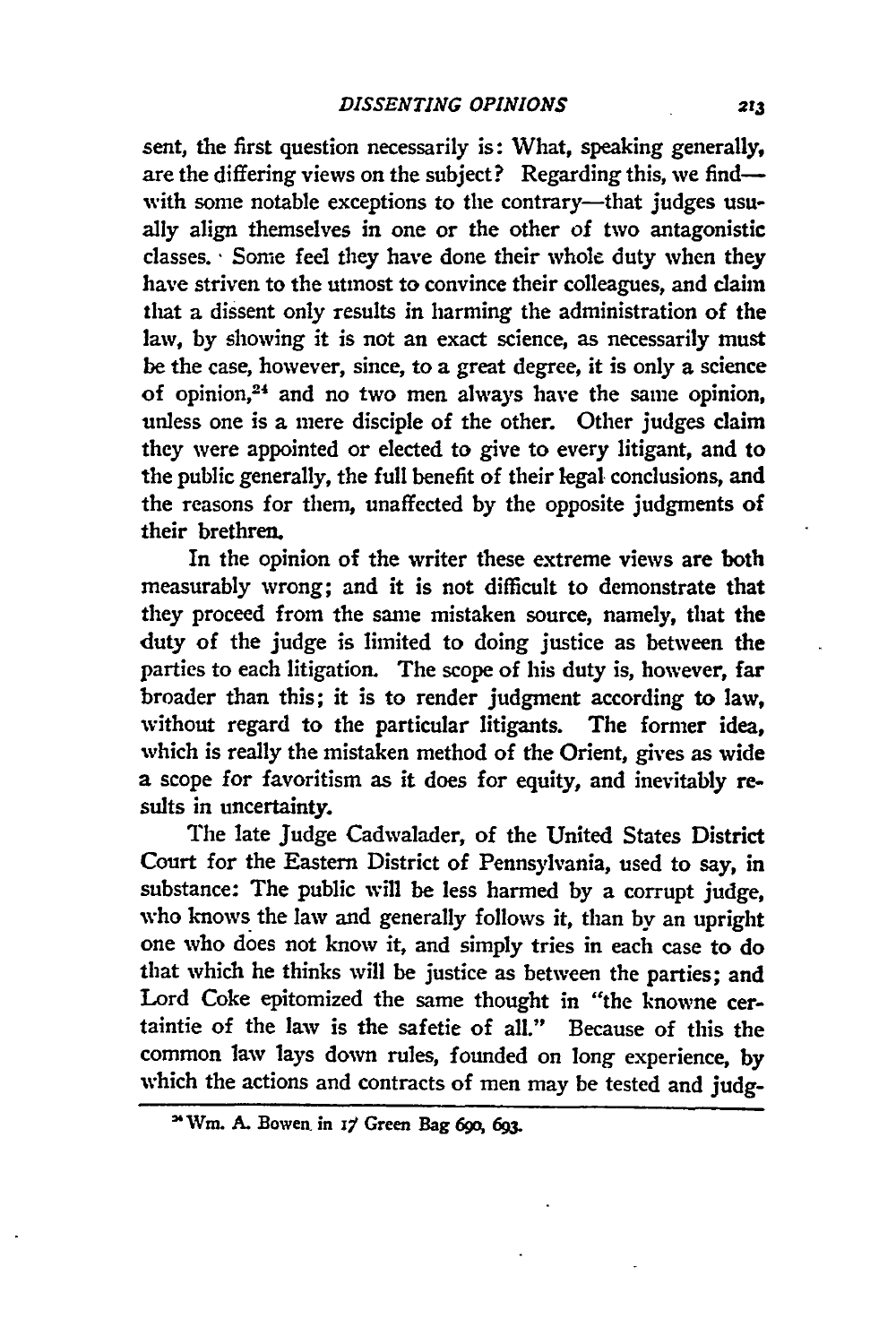ments rendered accordingly, without weighing, except in connection with these rules, the action or contract under consideration in the particular case.

It is easy for a judge, after he has given much thought to a litigated question, and comes away from the consultation with his judgment unshaken, to convince himself that his study should not be permitted to go for naught, and hence he should place his dissent upon record. Under such circumstances, however, the presumption that he is wrong and the majority right, is just as great as it was when he failed, as counsel, to maintain his contention at the bar of the court; and it is even more necessary that he should do nothing to cast doubts and uncertainties upon the law, or to bring its administration into disrepute. Admittedly a dissent may tend to do both of these things, and hence it should never be announced or filed, unless the reasons for so doing are stronger than the opposing considerations.

On the other hand, it is still easier to say: "I have done all I could to convince my brethren; the burden of any resulting harm is, therefore, theirs and not mine; hence I will not dissent, no matter what results may flow from the majority opinion." This is the argument of the lazy man, and no judge, who appreciates his high office and the duties devolving upon him because of it, can conscientiously be thus indifferent to results. It has been well said that "the law is a jealous mistress"; to the just judge its proper administration is the end and aim of his judicial life.

Assuming, then, that the duty of the judge is to render judgment according to law, and that, from the very nature of his office, he must do all he can to prevent its injury, through ignorance as well as through favoritism, and yet must do nothing which will tend to render it uncertain or to bring it into disrepute, by what standard should he be guided in determining whether or not he ought to dissent in a particular case? In answering this question it is evident-though writers on the subject have given little heed to the distinction-that a different rule should be applied to cases pending in courts of first instance, than to those in courts of last resort.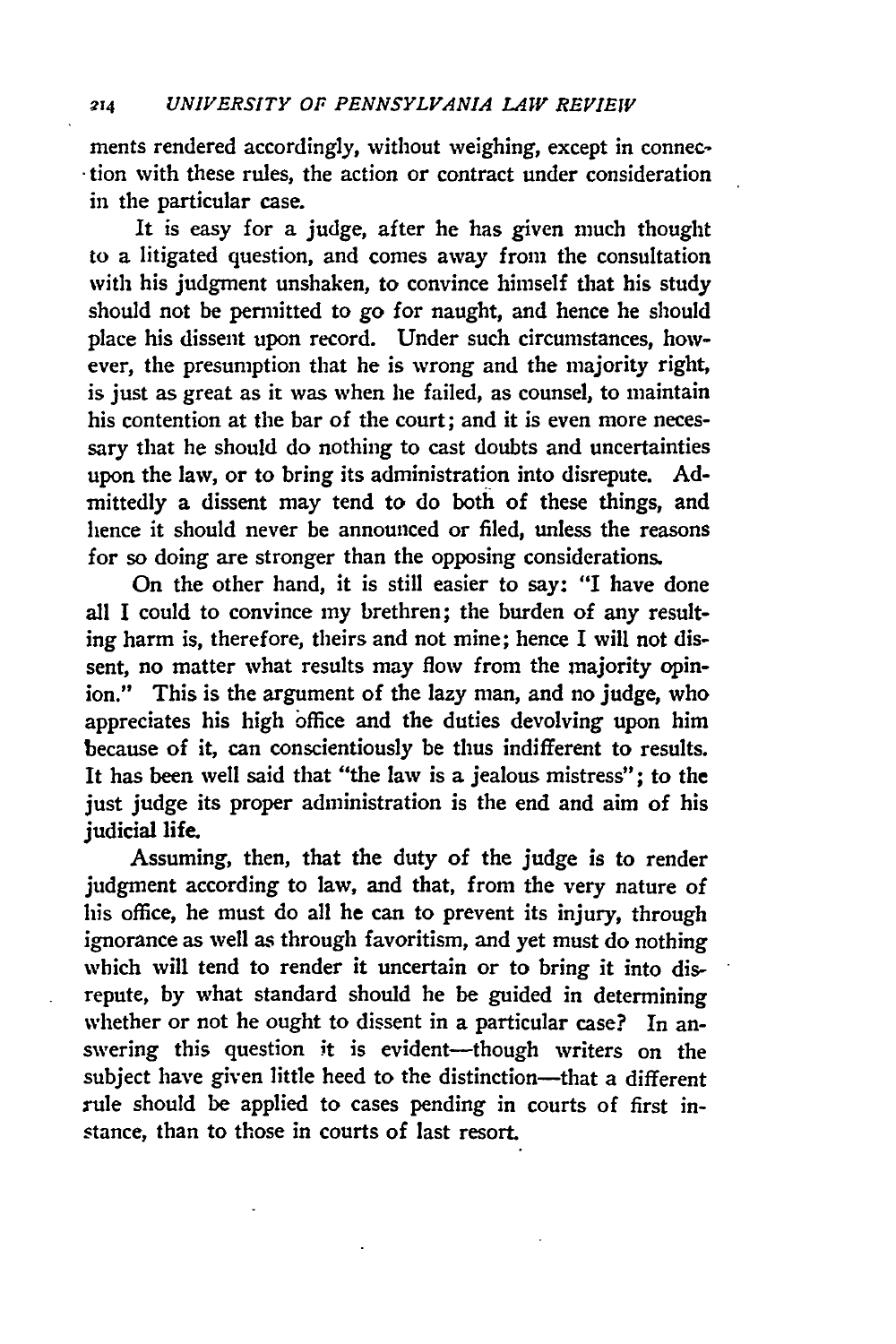In the former, every decision is, to a certain degree, tentative only. For instance, the practice or procedure sanctioned **by** the majority may be disapproved on appeal; the contract may be otherwise construed; and the essential facts may be found differently. Hence, justice to the litigants would seem to require a dissenting judge to set forth at length his opinion in regard to these matters-as well as to those hereinafter referred to as proper subjects for dissent in an appellate court-not merely because the latter is entitled to know his individual judgment in regard to them, but also in order that the losing party below may not be unnecessarily handicapped on the appeal. **A** presumption always exists in favor of a judgment appealed from, especially when there has been no dissent; and this becomes almost conclusive, when it depends upon disputed questions of fact.

Perhaps there can be no better exemplification of the essential truth of what has just been said, than the record of the Orphans' Court of Philadelphia County, when composed of Judges Hanna, Ashman, Penrose and Ferguson--"the old court," as its surviving practitioners still love to call it. With perhaps one exception, its judges did not measure higher than the leading members of its bar, but it became *par excellence* the court in which justice was judicially administered, because every real question brought before it received the individual consideration of each judge, as well as the judgment of the majority, and in every worth while case, if opinions differed, dissents were filed. The history of that court shows that the dissenting opinion, no matter **by** whom written, frequently became the judgment of the Supreme Court on appeal; or, though failing to convince in the particular case, became, through further consideration in later litigation, the final conclusion of .law on the subject.

What has been said in regard to courts of first instance, of course applies *pro tanto* to intermediate courts of appeal, such as the United States Circuit Courts of Appeals, the Superior Court of Pennsylvania, and the courts of last instance in every State in the Union, when the questions involved may be reviewed **by** the Supreme Couri of the United States. In all such cases the final appellate tribunal and the litigants are entitled to have the views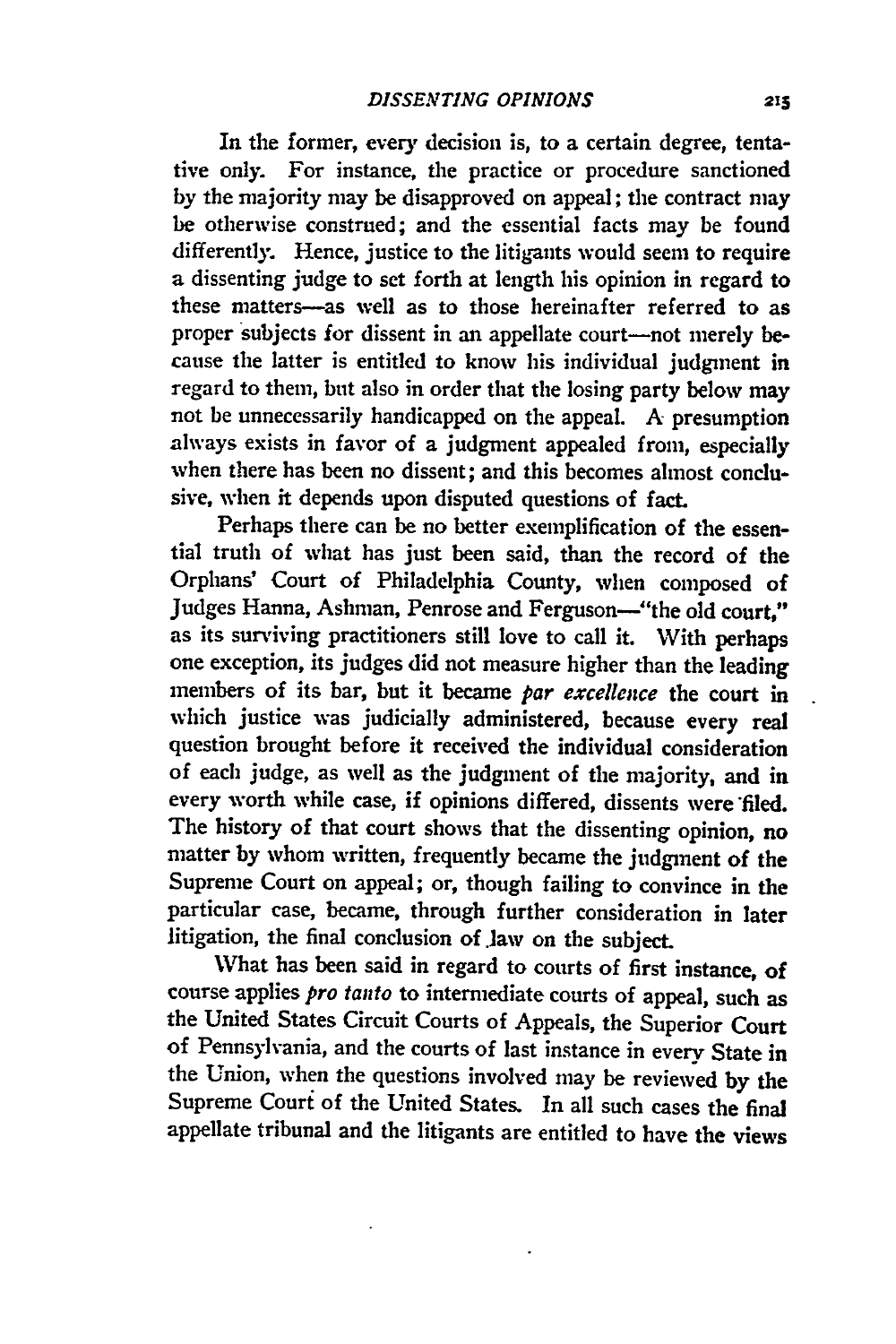of each judge recorded, as well as the judgment of the court itself.

When, however, a case is pending in a court of last resort, and the majority have finally agreed upon its judgment, a dissent will not benefit the losing party, and his interests require no further consideration. Hence, different principles of action necessarily apply, and the question whether or not a dissent should be written and filed should not **be** difficult to answer generically, though doubtless it will not always be found easy to apply the answer to the individual instances which arise. Probably, in this final stage of the case, every one would agree that no dissent should be filed unless it is reasonably certain a public gain, as distinguished from a private one, will result. This being so, the test which each judge should apply is: Is the matter of such public importance (being careful to distinguish this from a mere ephemeral interest), that a dissent is needed in order to safeguard the rights of the citizens generally, or future litigants in cognate cases? This would exclude all dissents where the only difference between the judges is in relation to practice or procedure, to matters of fact or to the construction of particular contracts; for in these the public has no interest. Erroneous decisions regarding practice and procedure can readily be cured **by** legislation. **A** misunderstanding of the facts, or a wrongful interpretation of a contract, affects only the parties to the litigation. In regard to the former it is well said in *Yoders v. Amwell Towship*: <sup>25</sup> "In determining whether a conclusion of law in any adjudicated case is a precedent in a subsequent one, the value of the first, usually, is measured **by** its similarity or dissimilarity to the second in its controlling facts. And even if the court, announcing the conclusion, misapprehends or mistakes the facts, the conclusion, to be of any value as a precedent, must be taken as applicable to the facts as assumed **by** the court; they, as concerns the **judg**ment, are the facts, and whether existing or non-existing either prompt or compel the conclusion of law that determines the judgment."

**S17 Pa.** 447, **457 (1896).**